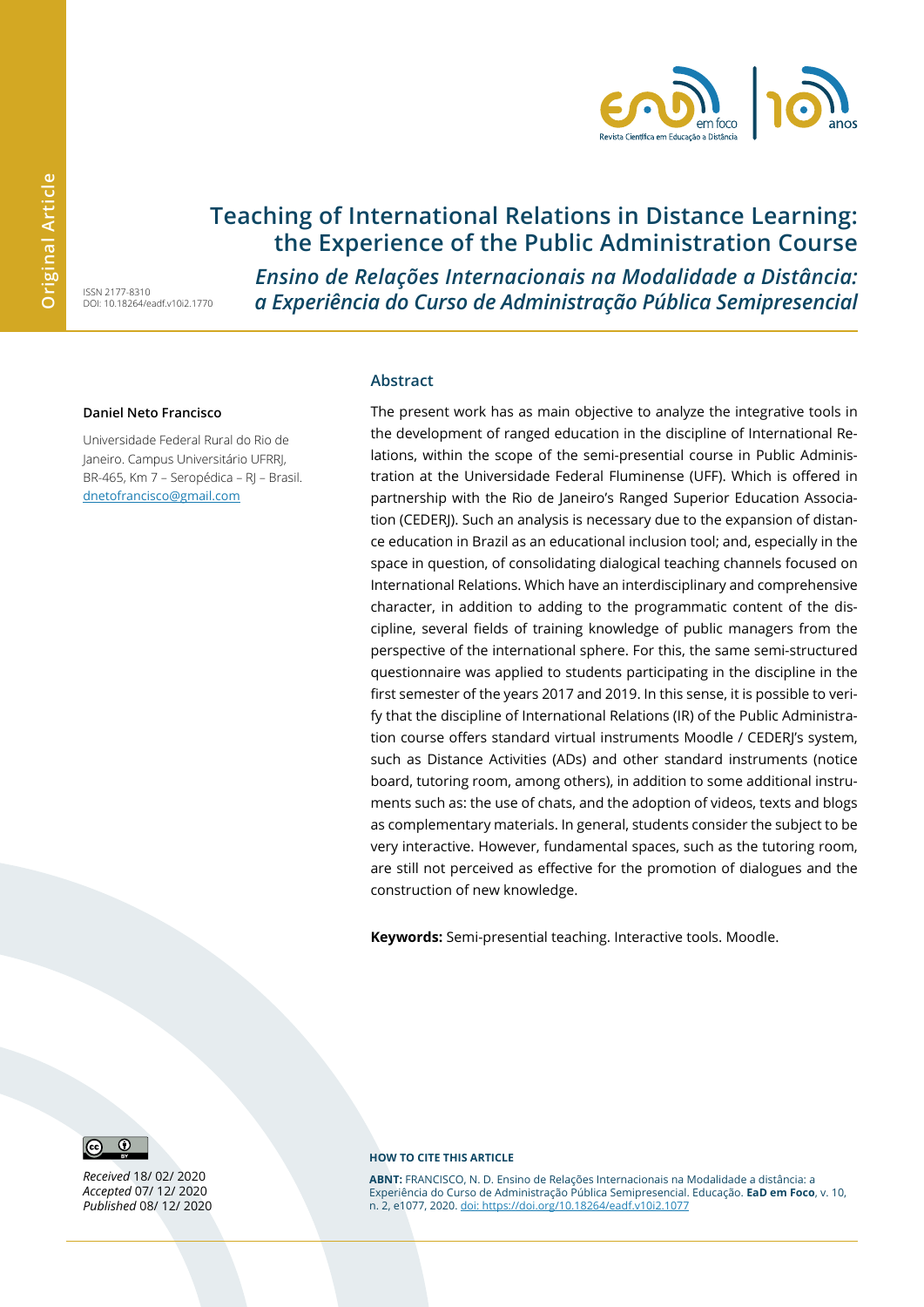### *Ensino de Relações Internacionais na Modalidade a Distância: a Experiência do Curso de Administração Pública Semipresencial*

### *Resumo*

*O presente trabalho tem como objetivo principal analisar as ferramentas integrativas no desenvolvimento do Ensino a Distância (EaD) na disciplina de Relações Internacionais, no âmbito do curso semipresencial de Administração Pública da Universidade Federal Fluminense (UFF), que é oferecido em parceria com o Centro de Educação a distância do Rio de Janeiro (CEDERJ). Tal análise faz-se necessária devido à expansão do EaD no Brasil como ferramenta de inclusão educacional e, especialmente no espaço em questão, de consolidação de canais dialógicos de ensino voltados para as Relações Internacionais. Que possuem um caráter interdisciplinar e abrangente, além de agregar ao conteúdo programático da disciplina, diversos campos do conhecimento formativo dos gestores públicos sob a perspectiva da esfera internacional. Para isto, foi aplicado o mesmo questionário semiestruturado para os alunos participantes da disciplina no primeiro semestre dos anos de 2017 e 2019. Neste sentido, é possível verificar que a disciplina de Relações Internacionais (RI) do curso de Administração Pública semipresencial oferece instrumentos virtuais padrões do sistema Moodle/CEDERJ, como as Atividades a distância (ADs) e outros instrumentos padrões (quadro de avisos, sala de tutoria, entre outros), além de alguns instrumentos adicionais como: o uso de chats, e a adoção de vídeos, textos e blogs como materiais complementares. De maneira geral, os alunos consideram que a disciplina é bastante interativa. No entanto, espaços fundamentais, como a sala de tutoria ainda não são percebidos como efetivos para a promoção de diálogos e a construção de novos conhecimentos.* 

*Palavras-chave: Ensino semipresencial. Ferramentas interativas. Moodle.*

## **1.** Introduction

This article has as main proposal to analyze the integrative tools used in the international relations course of the Public Administration course, offered by the Fluminense Federal University in partnership with the Center for Distance Education of the State of Rio de Janeiro (CEDERJ). The article is divided into: a) to present a brief retrospective on the implementation of EaD - Distance Learning (Distance Learning) in Brazil; b) to present the institutional structure of CEDERJ and the Public Administration course in the distance modality; c) to analyze the tools and instruments offered in the dynamics of the discipline of International Relations and the perception of students about these online channels.

The discipline of International Relations for a semi-face-to-face course in Public Administration holds in itself a series of distinctions and possibilities that are not pointed out in the literature on the construction of Teaching EaD (ROSALIN, et. al., 2017; FRANCE, et. al., 2019), or even in the promotion of tools for the FIELD of IR. Thus, this investigation seeks to evidence the analysis on the implementation of tools and instruments used in the development of the discipline. Being inserted in a multidisciplinary course, traditionally linked to the field of management training, and which involves the practice of public management. The chair is designed to promote reflections around the formation, dynamics and interactions of nation states. Thus,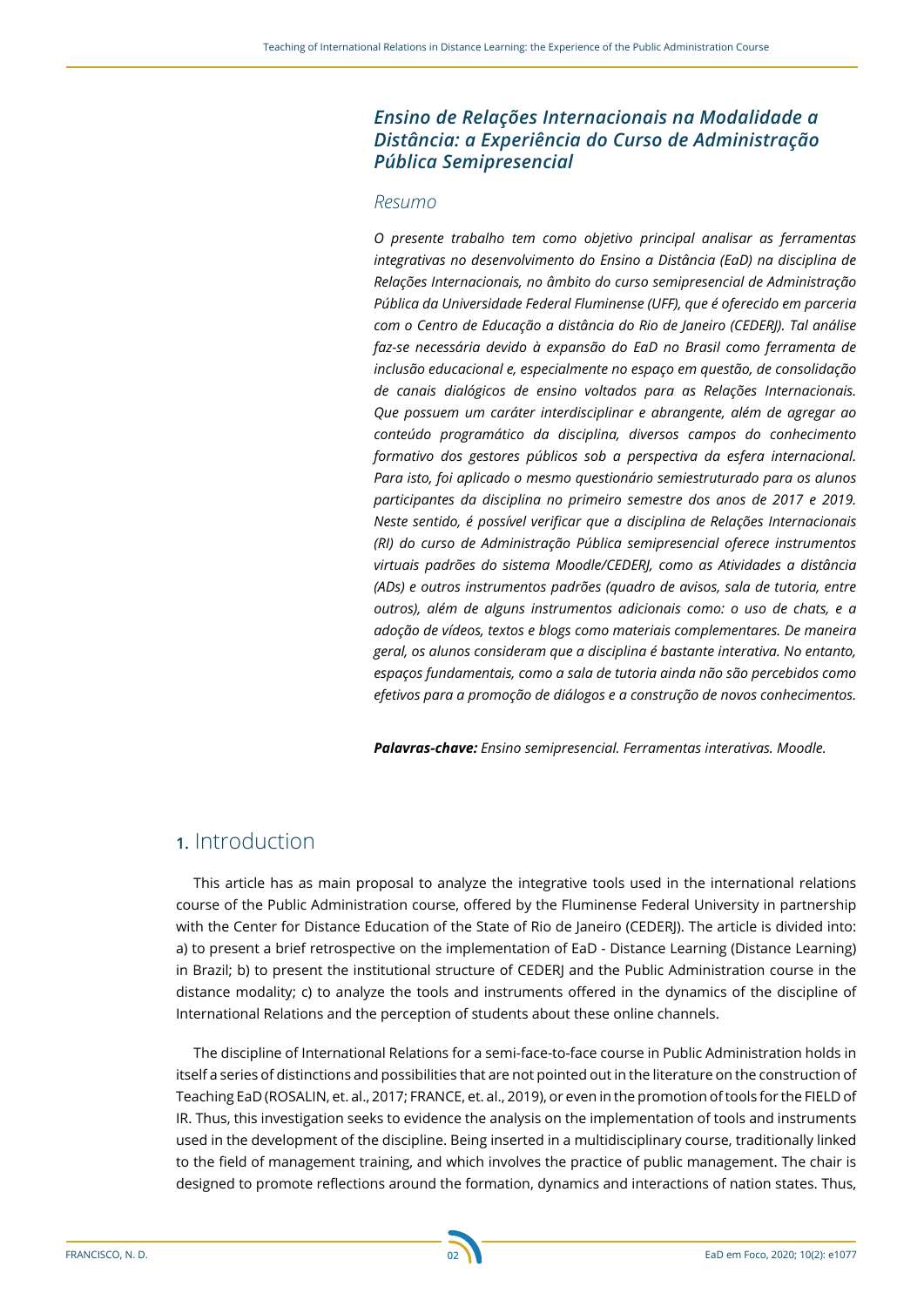this research seeks to promote an overview of how the tools of EaD teaching have been applied in this discipline. In such a way, it talks with the field and distinct theoretical currents, covering a menu different from the traditional one in economics courses, for example. It deals, in addition to the perspective of classical theories in the field of inter-state relations, such as the schools of Realism, Liberalism, Globalism and Structuralism,(GILPIN, 1981; JATOBÁ, LESSA, OLIVEIRA, 2013). By promoting spaces for reflection on debates related to the practice of public managers in processes and phenomena related to internal and external policy; international organizations and their relations with political processes (RODRIGUES, 2012). And issues related to the specificities of Brazil, given its insertion in multilateralism (FERNANDES, SIMÃO, 2019). Although it does not contemplate contemporary debates of great relevance on the emergence of theories and models of colonial action, and the promotion of alternative paths that reflect on the country's insertion in multilateralism and its regional relations in Latin America (DA ROSA MUÑOZ, SPODE, 2019). A limiting factor of the discipline is its low workload, which largely limits the inclusion of more in-depth themes.

As a methodology for obtaining the data, two semi-structured questionnaires were applied to students enrolled in the International Relations course of the Public Administration course. The questionnaires were applied in the first semester of 2017 and 2019, with the objective of promoting an overview of the students' perspective on the discipline of International Relations and in relation to the instruments and techniques applied in this.

# **2.** CEDERJ and the Public Administration Course

The Center for Distance Education of the State of Rio de Janeiro (CEDERJ) was established in 2000, through a consortium established between some Brazilian higher education institutions such as the Federal Institute of Rio de Janeiro (IFRJ), the Fluminense Federal University (UFF), the Federal University of Rio de Janeiro (UFRJ), the Federal Rural University of Rio de Janeiro (UFRRJ) , the Federal University of the State of Rio de Janeiro (UNIRIO), the State University of Norte Fluminense (UENF) and the State University of Rio de Janeiro (UERJ). CEDERJ comes with the purpose of expanding the higher education network of the state of Rio de Janeiro, with free and distance education.

The institution was formulated for distance learning with the objective of expanding the network of public universities in cities in the interior of the state, but is also present in municipalities in the Metropolitan Region of Rio de Janeiro. In all, the institution currently has 34 teaching centers. CEDERJ has 03 poles in the city of Rio de Janeiro: Campo Grande, Maracanã and Rocinha. Located respectively in the Zones: West, North and South Zone. The other 31 poles are in the other regions of Rio de Janeiro, 05 in the Middle Paraíba Region, 02 in the Central-South Fluminense Region, 01 in the Ilha Grande Bay Region, 10 in the Metropolitan Region, 04 in the Serrana Region, 02 in the Coastal Lowland Region, 03 in the Northern Fluminense Region, and 04 poles in the Fluminense Northwest Region. And it includes all administrative regions of the state, representing in each pole a different range of courses (CEDERJ, 2020).

CEDERJ's Bachelor of Public Administration: "aims to create a national profile of public managers that contemplates a global view of administrative actions and government policies in order to exercise management at the regional and national levels" (CEDERJ, 2018). The course covers a multidisciplinary menu, with disciplines of administrative sciences such as: Administration Theories I and II; Organization, Processes and Decision-Making; Information and Communication Systems in the Public Sector; People Management in the Public Sector; Quality Management in the Public Sector, Operations Management and Logistics, among others. The grid still covers the area of economics, with disciplines of Macroeconomics and Brazilian Economics; and social sciences such as: Organizational Psychology, Philosophy and Ethics, Organizational Sociology, and Political Science. In addition to legal disciplines: Public and Private Law Institutions; Administrative Law and Regulatory Management.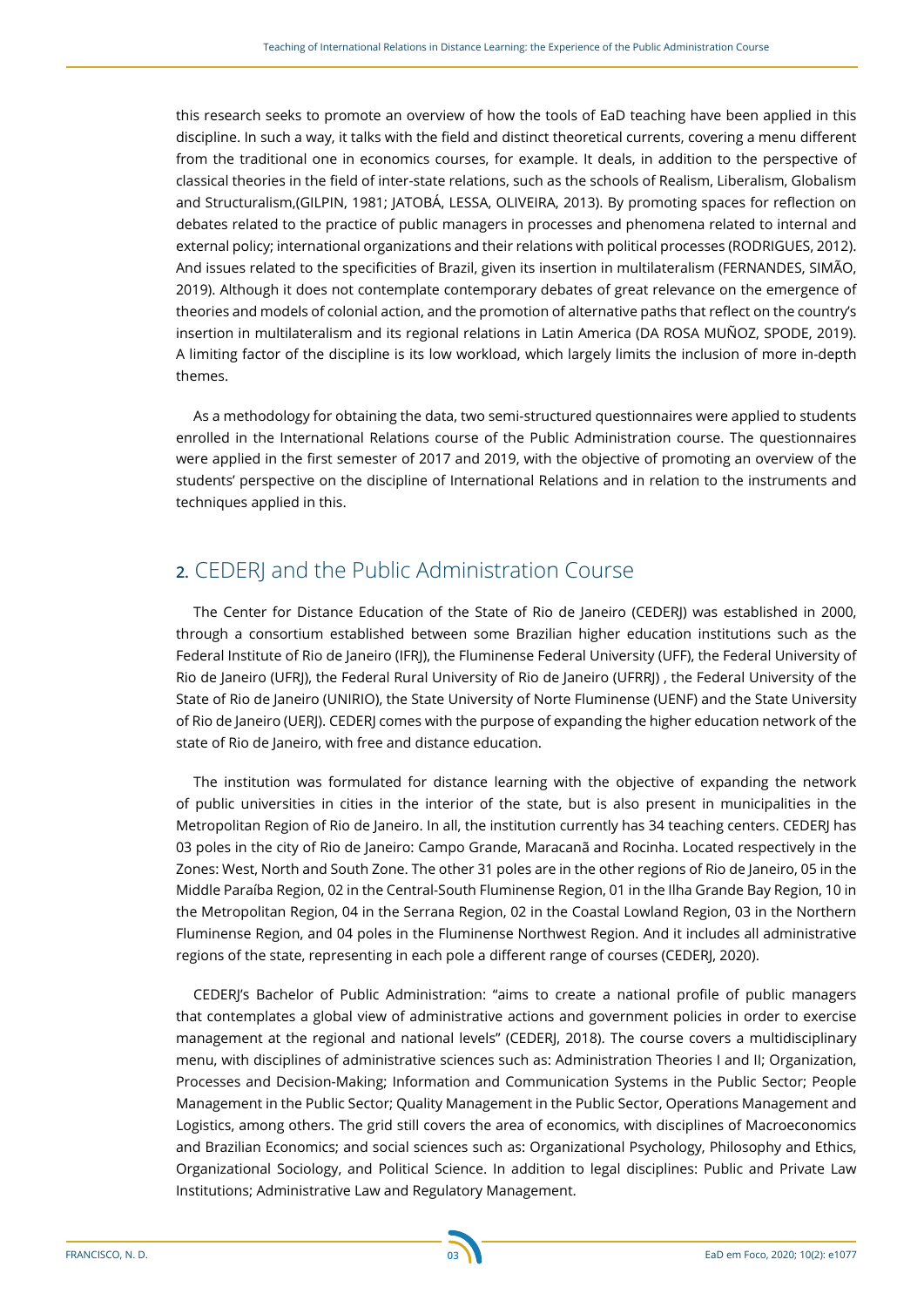The IR discipline is inserted in a set of multidisciplinary chairs that bring together multiple competencies for the formation of the public administrator. As the chairs of Negotiation and Arbitration, Technology and Innovation, Public Policies and Society, Environmental Management and Sustainability.

The public administration course offered by UFF/CEDERJ begins its activities in 2011. Inserted in the National Program of Training in Public Administration (PNAP), training program and expansion of the staff of Brazilian civil servants in its various spheres. Within the Scope of the PNAP, the Brazilian government has developed the implementation of higher education schools aimed at improving personnel for the public machine. The PNAP, at the same time, aims to generate professionals at the most diverse federative levels and in different locations with "a national profile of public managers" (CEDERJ, 2018). But they also have a training according to regional demands and characteristics, aiming to improve public services in the face of regional specificities.

In response to the growing demand for qualification courses and improvement of the national public servants' staff. The PNAP is oriented to meet this contingency mainly with the offer of face-to-face and distance courses. Given the lack of courses accredited by the Ministry of Education for the purpose of providing this category of teaching. The growth perspective of EaD and semi-face-to-face courses is tied to the scenario of greater informationalization of society, and, at the same time, by the expansion of professional and personal activities through virtual platforms.

Issues relating to online participation or discussion forums, or the ability to produce a deepening debate through these platforms are still issues addressed by various analyses from the role of tutors (or mediators) (TRACTENBERG, TRACTENBERG, 2007;). Even about the role of these, as active or passive agents in promoting interaction in online forums, as highlighted by Pedro and Razera (2018). Even in specialization courses, the challenges of distance and semi-face-to-face education can be perceived in a latent way, demanding, for example, appropriate curricula (THIELMANN, et. al. 2015).

France, et. Al. (2019) point out that the use of forums and chats should consider the specificities of the target audience and its lived realities. For such a space to be a space that provides reflections and is open to the speeches and positions of the students, making it an instrument of dialogical and inclusive fact. Chats should go beyond the proposition of a problematizing theme.

Regarding the specific dynamics of the discipline of International Relations, it is necessary to highlight its adaptation to the virtual environment and to the main concepts and discussions of the public administration menu. The main objective is to point out how interstate dynamics are not limited to the role of government agents in the diplomatic field. Other actors such as: International Non-Governmental Organizations, International Institutions and transnational companies also operate in this plan. And they cannot be overlooked by public managers, even on local scales. On the other hand, the small space of a discipline limits the inclusion of relevant themes such as the construction of praxis and action models from the decolonial approach. An important dimension for the reflection of the Brazilian positioning, as rosa Muñoz and Spode (2019) point out.

The discipline of International Relations is in the curricular matrix of the Public Administration course with the objective of fostering an analysis of the composition of the contemporary international system. The chair brings theoretical debates about relevant events that have occupied the government agenda since the 1990s such as the formation of economic blocs, globalization and economic liberalism, the increasing relevance of international organizations and non-governmental organizations. In addition to addressing some current issues, such as regional conflicts, international terrorism and other phenomena that have gained transterritorial dimensions, such as the environment, terrorism, human rights and public security.

**04**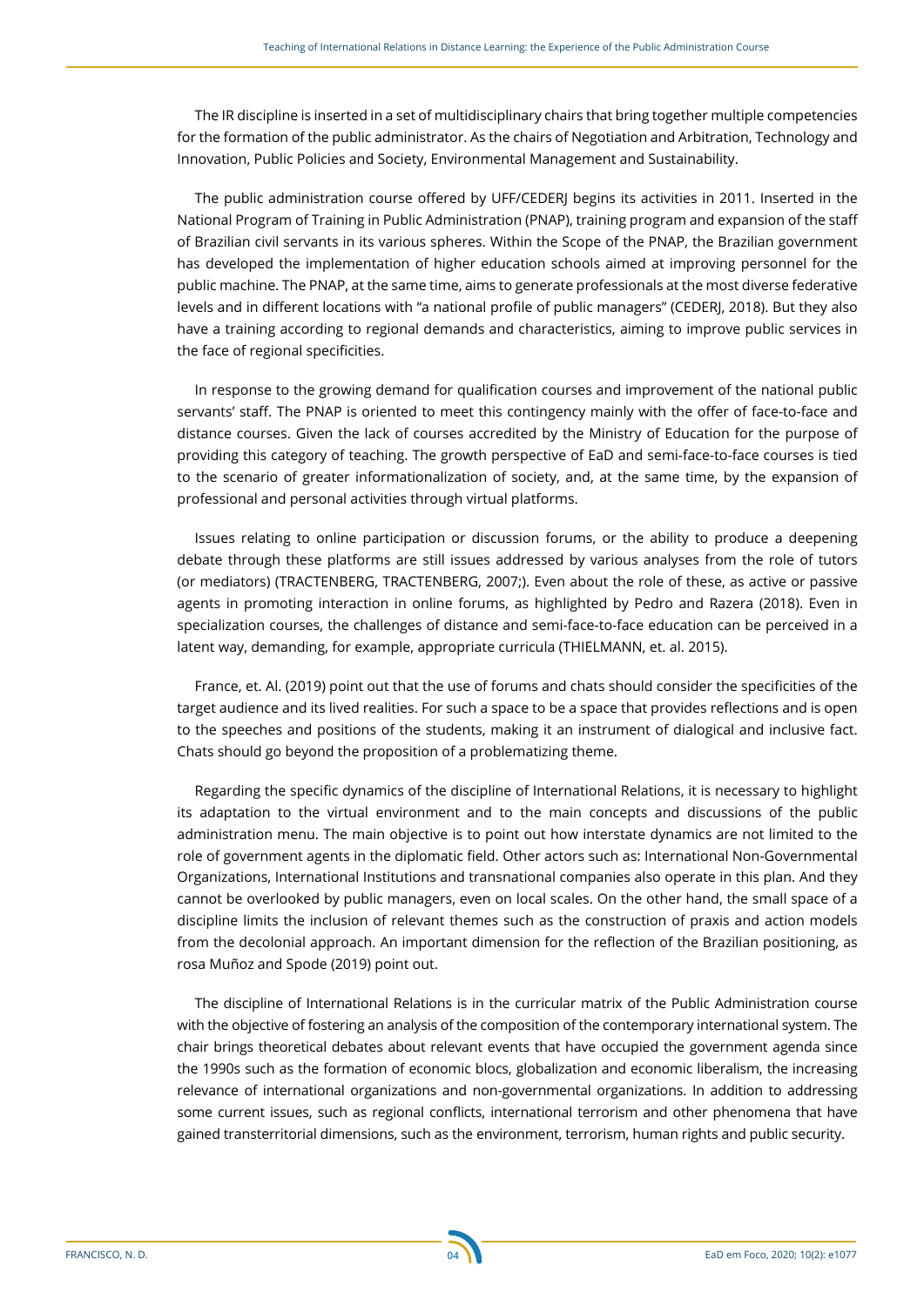In addition to the themes, the discipline encompasses some theoretical references more related to the field of interstate relations, based mainly on references such as war and conflict (CLAUSEWITZ, 2003). And to the process of formation of the Modern State and theoretical definitions linked to its dynamics, such as the monopoly of state force (FOUCAULT, 2002; RODRIGUES, 2012).

International Relations is a subject offered to students of the eighth period of the public administration course of the distance modality, accounting for 60 credits. Offered every six months, and with an average of about 150 students enrolled per school period, of which, of this total, about 80/90 students actively participated. Like the other disciplines of the semi-face-to-face course, it is coordinated by UFF de Volta Redonda, and by teachers linked to it. And it follows the standard of CEDERJ disciplines, where the main interaction tool is the Moodle platform. Interactions between students, tutors and teachers are established through Moodle. For Sabbatini (2007) Moodle possesses of the fundamental components: "a central server in an IP network, which houses scripts, software, directories, databases, etc. and clients of access to a virtual environment" (SABBATINI, 2007, p. 01). The Moodle system offers a virtual environment with various tools and instructional designers. In this sense, the educational institutions that use the platform adapt their environment according to their needs. In the case of CEDERJ, each discipline is responsible for a discipline coordinator, who is responsible for configuring virtual tools according to the discipline menu and the specific demand for each program content.

Despite the relevance of the platform as the channel that provides communication channels through the Internet, it is necessary to highlight the importance of other elements that integrate the space of construction of learning via the Internet. For this, the tools of the Virtual Learning Environment (AVA) should be able to promote elements such as: greater attractiveness to students, more dynamic responses and the promotion of collaboration in the online environment, as stated by Barros, Bezerra and Cunha (2019). One point to promote this dynamic of the AVA is the promotion of "gamified methodologies". It is important to emphasize that "gamification uses game mechanics in an educational context" (BARROS, BEZERRA, CUNHA, 2019).

However, it should be emphasized that the application of gamification tools, or integration at more advanced levels, are still little used in the contexts of distance education or semi-face-to-face teaching. According to data from the 2018 EaD Census, the main resource used in the EaD system is tele classes. Used in 92.6% in distance courses and in 81.8% of semi-face-to-face courses. The second most used tool in the virtual learning environment is digital texts. That are made available to students in different formats (articles, handouts, book chapters, etc.) in 83.7% of EaD courses, and in 78.2% in semi-face-to-face courses (CENSO EAD-2018, 2020).

Also according to the data obtained by the EaD-2018 Census, the third most used instrument in learning environments are e-books. And the fourth most used instrument are complementary videos, which are not in tele class formats, but which help in the contextualization of concepts, terms and debates about the topics addressed in the disciplines of the EaD courses (CENSO EAD-2018, 2020).

And more than just having such devices, it is of fundamental importance that teachers, tutors and mediators (i.e., the entire professional team that takes the knowledge) have the skills and skills to manage these tools. As Tractenberg and Tractenberg (2007) point out, the competencies of professionals working in the distance learning environment must corroborate so that the platform's innovations and interaction channels can be spaces for effective action. And that they not only exist without clear operational reasons. Pucinelli (2018) deepens the debate by clarifying the role of the tutor as one who must follow the spaces of discussion, having an active action that can motivate and lead the debate. But without muffling the need for the students' prominence. Tutors should moderate processes: "(...) in the management of participation, in the creation of more appropriate tools and techniques in the evaluation of the participation and construction of the group's knowledge" (PUCINELLI, 2018, p. 42). It is inherent to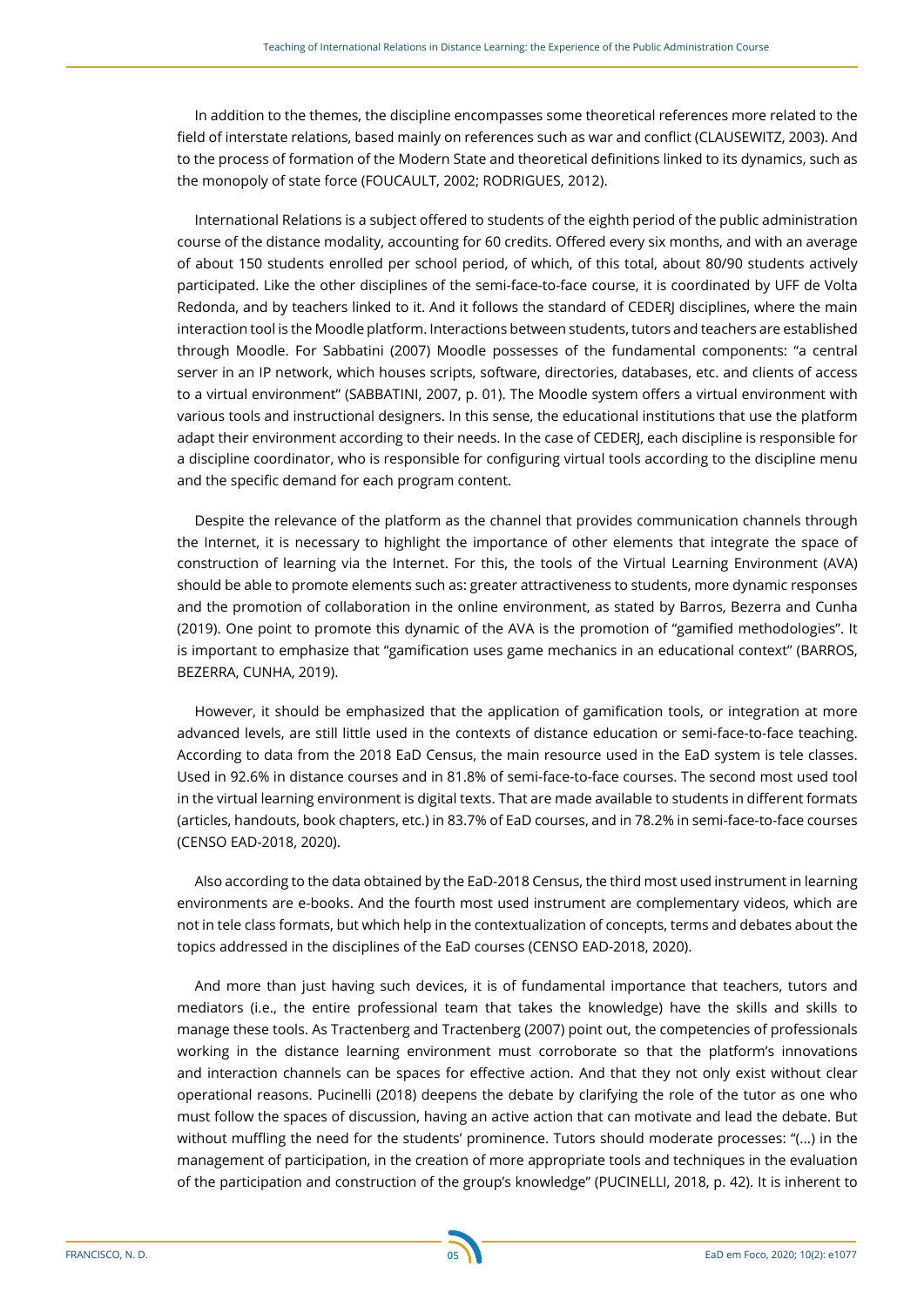the participatory process to realize that there is no linearity in the construction of these spaces. Similarly, the processes of knowledge construction; therefore, it is important to establish appropriate instruments and spaces for a dynamic construction of participatory processes and social involvement for collective interaction by knowledge (PEDRO, RAZERA, 2018).

Among the various educational resources of the EaD environment, it is relevant to affirm the position of teaching materials (online books, handouts in pdf format,texts and scientific articles, among others). Rosalin, et. Al. (2017) emphasize that the role of teaching materials - in their different forms - is fundamental to bring new references and knowledge to students. With regard to printed didactic material, it is appropriate to emphasize that its existence, even in the modalities of Teaching EaD, favor students because they do not necessarily have to access the contents studied only by the virtual environment.

In this way, the integration between printed and non-printed teaching materials can be considered as fundamental importance. Where online materials should be arranged through the appropriate interactive tools, facilitating accessibility, navigability, and integration between students of different profiles.

# **3.** Methodology

This article has a qualitative character, because it seeks to understand the perception of the students of the discipline of International Relations about the tools implemented in its dynamics. The interview process was conducted during the last week of each semester: 2018.1 and 2019.1. Semi-structured questionnaires were applied, composed of questions, using the gradation of the Likert Scale. It was applied to students active in the discipline of International Relations. In both semesters, the questionnaires were made available in the last week of classes.

We sought to quantify the indication of the respondents and establish a given standard from the respondent's classes. However, in all questions there was the possibility of adding comments to closed answers. In this sense, the interviewees could add their understandings and impressions. The questionnaires were applied electronically with the google forms tool,

The analysis of the collected data was guided by discourse analysis, based on Bardin's theory (1994), in order to promote a systematization (categorization) of the messages elaborated by the students, supporting a qualitative systematization (MEDEIROS, AMORIM, 2017) that aims to trace a visualization of the positions of the respondents to the questions raised. However, it also aligned itself with the "Theory of Social Action", when analyzing the understanding of a given subject about a given context bringing qualitative perceptions (ALENCAR, 2002). Thus, the "conditions" (problems and limiting in the dynamics of the discipline) and the "means" (instruments and efficient channels according to the students) are used.

For the analysis of the collected data, we used the categorization from the years in which the questionnaires were applied. Discourse analysis was also used based on the categorization of keywords that were found in the answers of the students' open questions. The method used for the selection of the categories of analysis was established from the Theory of Social Action (ALENCAR, 2002). And content analysis, according to Bardin (1994), seeking to understand the aspects reported in discursive questions, and, analyzing the quantitative dynamics of closed answers.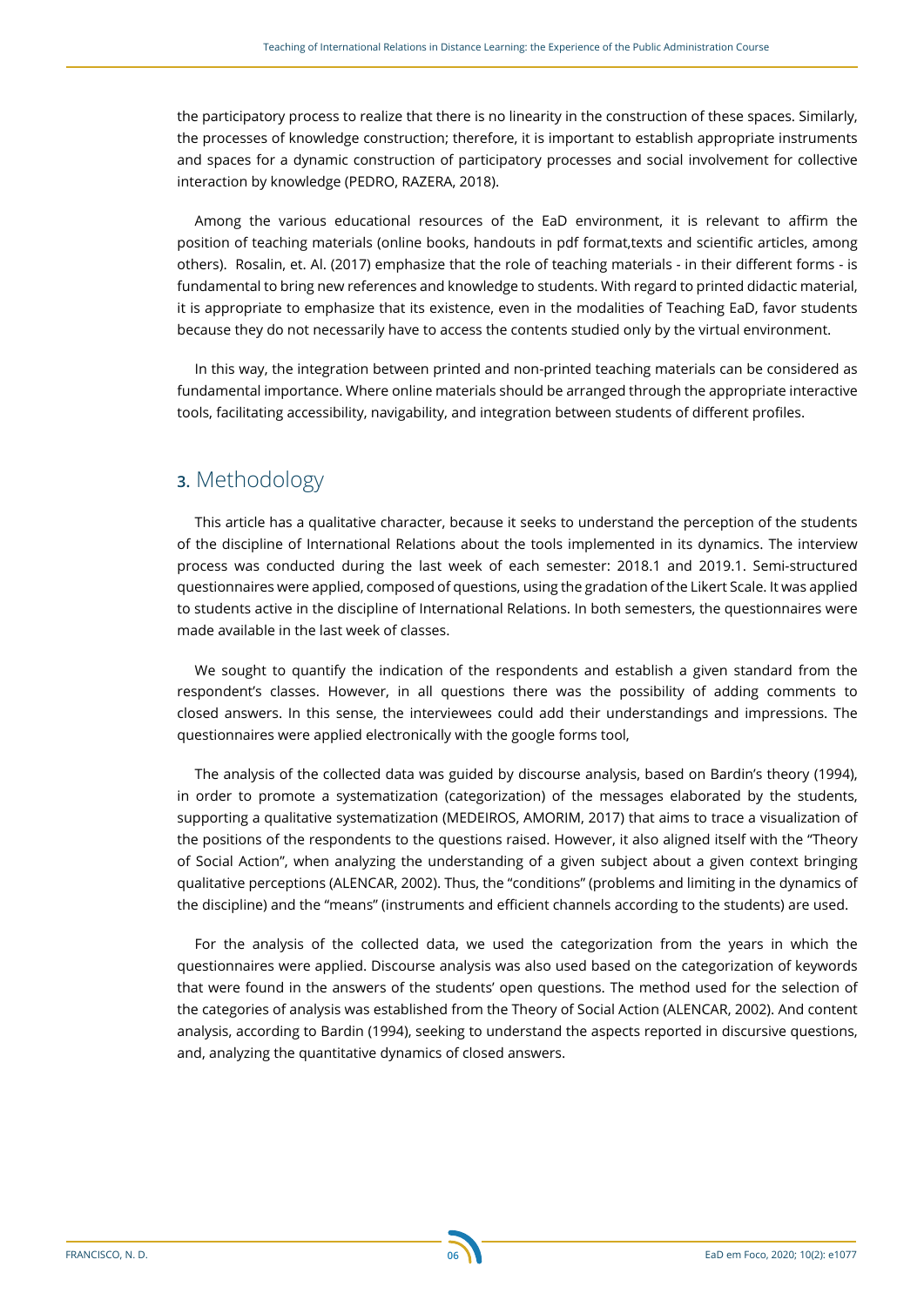## **4.** Results and Discussions

Next, there are the interactive tools used in the discipline of International Relations and their role in the interaction process from the analysis of the students.

The tutoring room consists of the main tool of interaction between students, teacher and tutor. The proposal of the tutoring room is to offer a channel of easy access to all, where questions can be asked on any subject within the discipline. In addition to enabling the registration of students' doubts at any time - since the tutoring room is available 24 hours - this communication channel can also be an important channel that can provide a dynamic channel of distance learning, providing the interaction of students who have similar doubts or questions.

Through the tutoring room, there is the instrument of proposing discussion forums on a given topic. An element that can make the online learning environment more attractive and collaborative, based on the participation of students. The approximation of the realities and observation of the students helps in the resolution of doubts. Another teaching tool used in the discipline is the use of "news boards" related to subjects of the discipline. An element that favors the connection between theory and practice, elucidating the relevance of matter and its debates in everyday situations.

In general, the students interviewed classified the relevance of the "News Board" tool of the discipline as a very relevant element in the understanding of concepts addressed within the chair. Students were asked if "Tools such as international relations news help to understand the content of the discipline?". And the chart below summarizes students' responses:



**Graph 1:** Relevance of the International Relations News Board. **Source:** Prepared by the author.

It is noted that of the 52 students interviewed in 2017, about 21.15% note that the "News Board" tool is always relevant for the assimilation of themes related to international relations. Another 38.46% believe that the tool is quite relevant. And 26.92% classify the tool as not very relevant; and 9.61% state that rarely does this instrument help in understanding themes related to the discipline. Among the 2019 students, about 36.95% classified the news board tool as not very relevant. While another 34.78% pointed out the tool as very relevant in the dynamics of the discipline.

Other instruments, such as videos, texts and blogs, were analyzed from the question: "Videos, texts and blogs complementary to the basic material help in understanding the discipline?". Despite being categorized as complementary, they are also used in the very menu of the discipline, aiming to diversify the teaching instruments and channels and promote, through the platform, the distance a more dynamic teaching space. And part of the students interviewed always considers relevant the inclusion of these tools in the process of understanding the themes in International Relations. As the chart below denotes: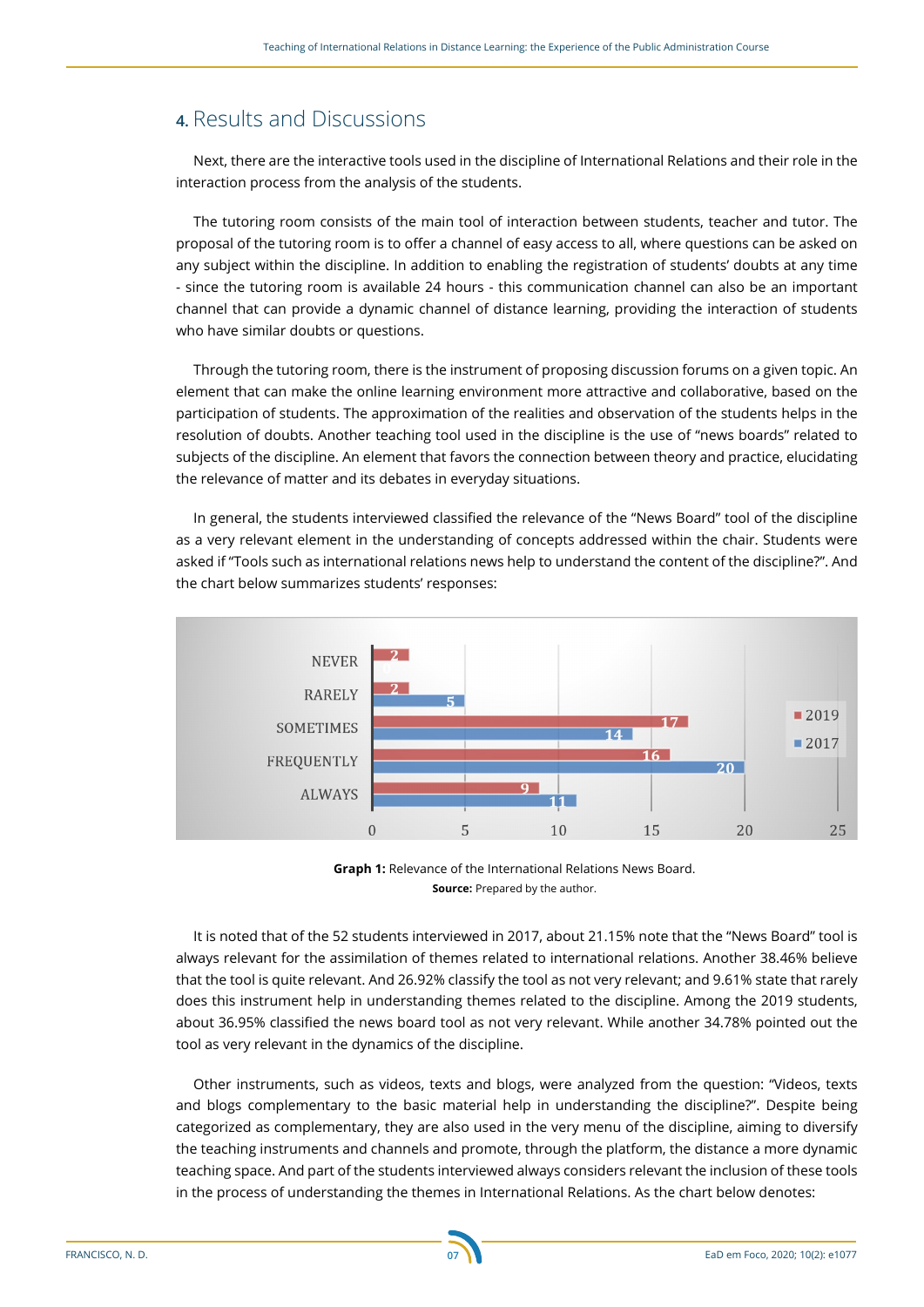

**Graphic 2:** Relevance of complementary materials: videos, texts and blogs. **Source:** Prepared by the author.

For respondents in the 2017 class, about 51.92% noted that other tools such as videos, texts and complementary blogs always help in assimilating the topics addressed in the discipline. Another 23.92% consider that such materials help a lot. Among the respondents in the class of 2019, 50% stated that such instruments are always relevant. And about 39.13% pointed out that complementary tools are very relevant for understanding the content of international relations and other theories addressed throughout the discipline. And only 10.87% stated that these tools are of little relevant.

Another point analyzed in the questionnaire with the two classes was the relevance of Distance Activities (ADs) in learning themes parallel to the basic content of the discipline. Among the students in the 2017 class, about 34.61% consider ADs not very relevant in learning topics parallel to the basic content of the discipline. Another 21.15% evaluate DA as rarely relevant, while 15.38% note that ADs never help in the learning process of topics related to the discipline's menu. On the other hand, 19.23% of the interviewees stated that Distance Activities are very relevant in learning these themes, and 9.61% point out that these activities are always relevant in learning. With the respondents of 2019, it was found that about 43.48% of the students consider the ADs little relevant for the understanding of the themes related to the menu of the discipline. Another 23.91% consider the activities rarely relevant, and 17.40% consider that these evaluation instruments never help. And another 21.74% consider ADs as very relevant instruments.

Regarding the interactive elements of the platform, we were asked if "Do the interactive elements as a whole of CEDERI's platform meet your expectations as a student?". In the discipline of International Relations are used: a) the spaces of classes; b) online chat tools; and, c) the polls of the discipline; it is noted that in both years the students considered such tools as always relevant for the interaction and dynamic of the same.



**Graphic 3:** Relevance of the interactive elements of the CEDERJ platform. **Source:** Prepared by the author.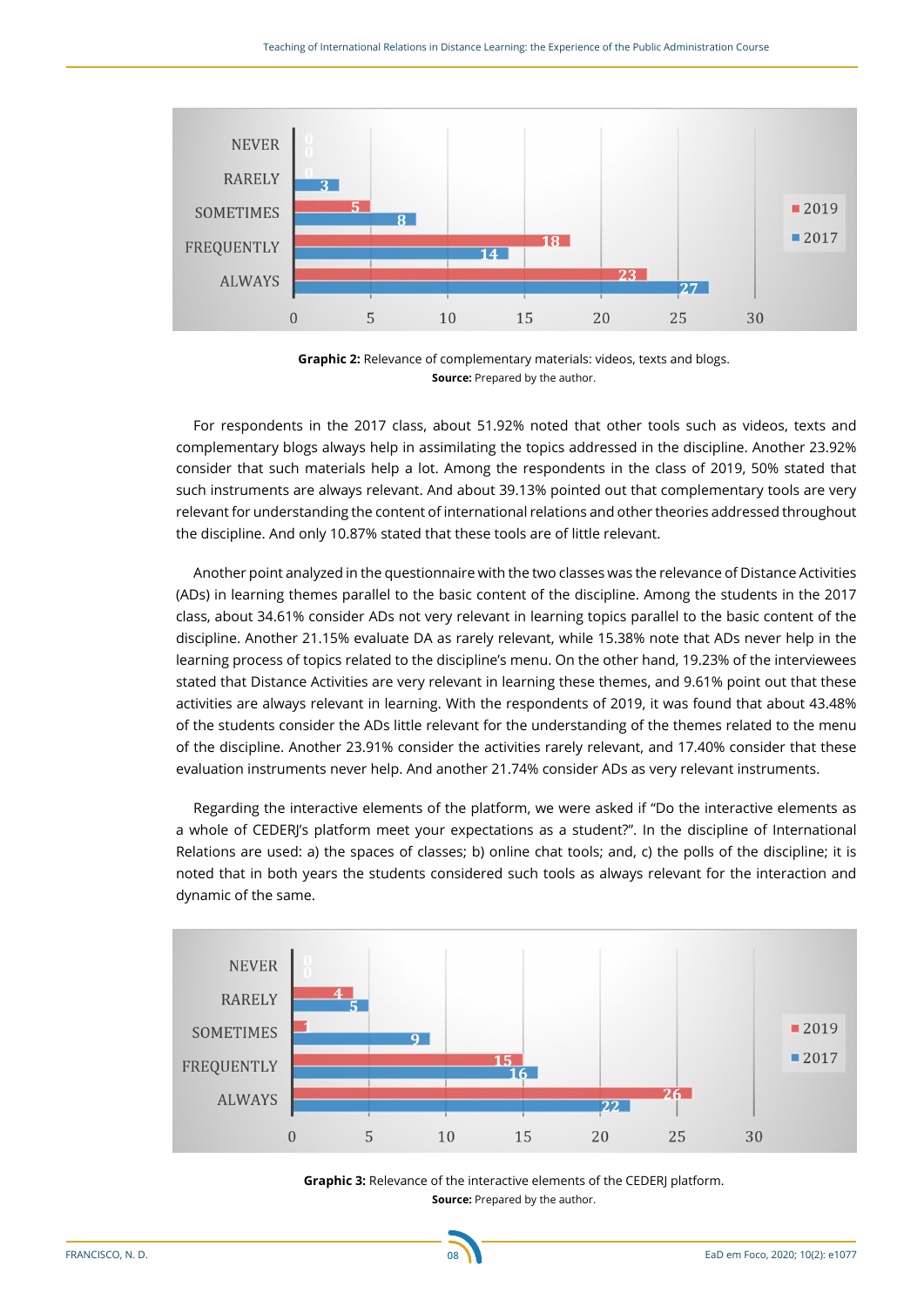Among the notes, we noticed the importance of classroom spaces, as a "guiding" tool in studies. Especially among the students in the class of 2019. Among the observations of the students of 2017, it is noted the highlight given by the students to the use of online chats. Since these are pointed out as a "integrating" tool.

It can be highlighted that in both classes the interactive elements of CEDERI's Moodle platform were always considered satisfactory. According to the students in the class of 2017, approximately 42.31% consider the platform and its tools interactive. Another 30.77% classify it as very interactive. And, 17.31% consider the platform as noninteractive. Only 9.61% classified the interactive elements of the platform as rarely interactive. For the students of the class of 2019, about 56.52% classified the elements of the CEDERJ platform always interactive. Another 32.61% highlighted the platform's instruments as very interactive. And only 8.69% consider such elements as rarely interactive.

It is important to note that no student of both years considered the Moodle platform as a neverinteractive instrument. As Sabbatini (2007) denotes, the Moodle platform is based on constructivism, and has great emphasis on the interaction between students and teachers. Dynamic that corroborates the promotion of content sharing, so that they become knowledge. One point that favors the dynamics of the platform is the possibility of inserting a series of interactive tools, of different models and structures. From synchronous texts and videos to discussion chats.

About the relevance of the tutoring room as a space for discussions and sharing of knowledge among students, it was noted that for respondents of both years the space is shown, respectively, as: rarely and little interactive. Note in the chart below as rarely interactive:



**Graphic 4:** Level of understanding of the tutoring room as a discussion environment. **Source:** Prepared by the author.

Most students in 2019 highlighted the tutoring room as a little or rarely understood environment as a discussion environment (60.86%). Among 2017 students, 36.95% classified the environment as a space that rarely promotes discussions. While about 26.08% pointed to the space of the tutoring room as a space that never promotes discussions. In general, the dynamics of the tutoring room ends up being limited to specific questions such as: the removal of specific questions focused on the content of the discipline, issues related to the calendar, and issues focused on evaluative activities. Thus, another point to be reflected is about the possibility of establishing more interactive elements in the environment of the tutoring room. As Véras (2007) points out, the promotion of discussions among individuals who share the virtual environment is important to promote greater articulation between them. To establish in this, a more fluid space, going beyond the simple relationship between questions and answers.

The promotion of interaction, especially among students, is important to establish the relevance and protagonism of students in their own formative scenarios. From exchanges of information, experiences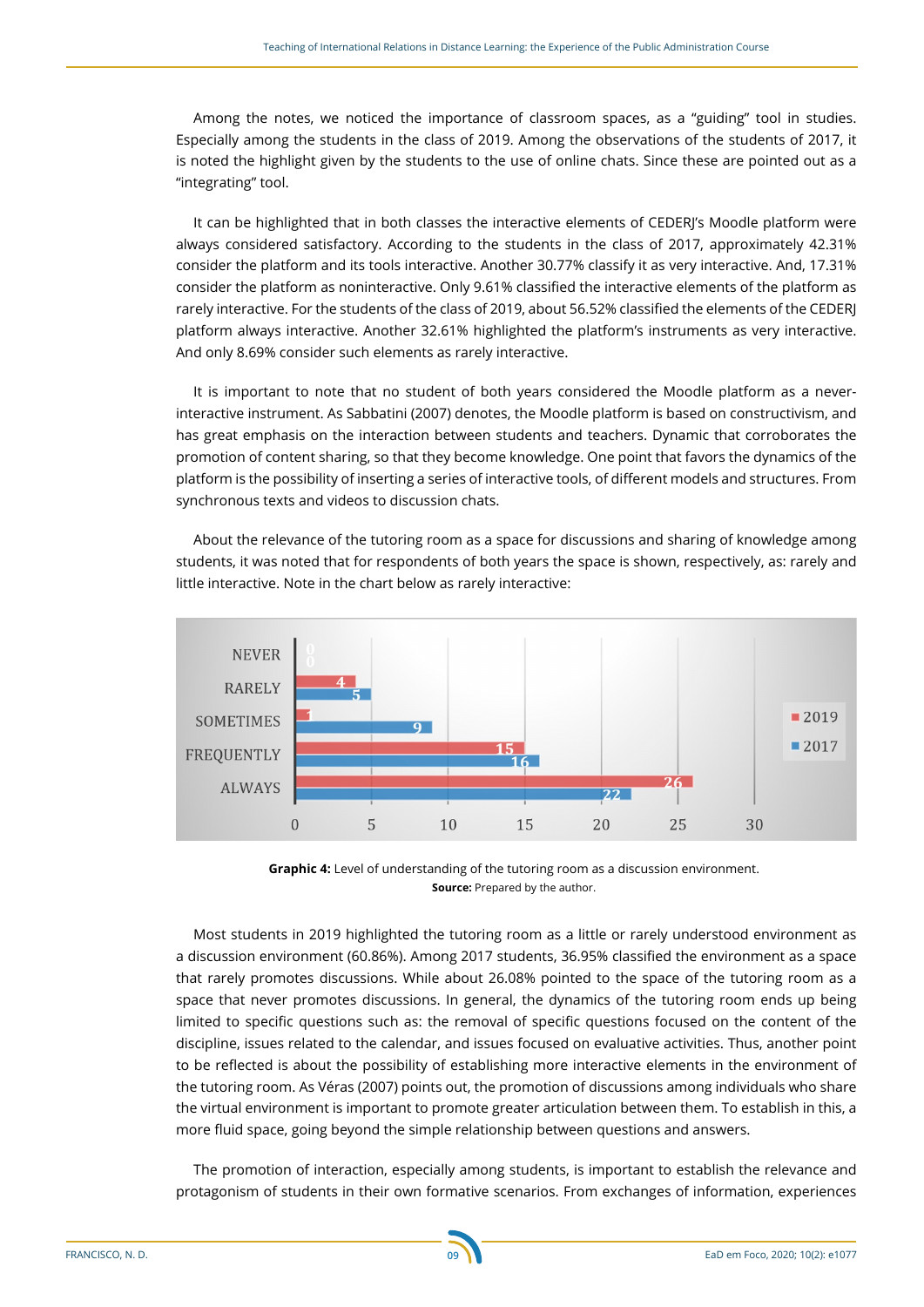and knowledge. This, according to Véras (2007), removes the central role of distance learning of tutors, who should conduct the process of discussions.

Still considering the tutoring room, we sought to understand its relevance to the removal of doubts as a channel of rapid communication between students, tutoring and coordination of the discipline. Thus, he was asked if "does the tutoring room of the Discipline of International Relations offer him the necessary answers in a timely manner?".

According to the students of the year 2017, the level of responses in the tutoring room was quite skilled for about 34.61% of the students interviewed. Another 26.92% highlighted the communication of the tutoring room as ineffective. And about 19.23% rated the communication time of the tutoring room as always skilled. Among the students of 2019, about 43.37% of the respondents classified the level of communication of the tutoring room as very skilled. And 36.95% classified it as unskilled.

Regarding the interaction of IR teaching within the public administration course, the students were asked: "Do you believe that CEDERJ's distance international relations discipline is interactive?". The next graph summarizes the students' understanding of the degree of interaction of the discipline:



**Graphic 5:** Interaction level of the International Relations discipline. **Source:** Prepared by the author.

Among the students of 2017, about 51.93% pointed out that the discipline is very interactive. While about 21.15% rated it as always interactive. Relevant points, because the interaction between individuals through the virtual environment is one of the main challenges of distance learning. For Catapan (2010), didactic material must go beyond the informational dynamics (of providing information), it should be able to promote critical knowledge, from the interaction between the individual and their social, political and economic realities; making it able to promote change in these scenarios.

According to the responses of the students of the discipline, the promotion of interaction is perceived from various instruments and activities. The chats promoted on the platform to present current issues that occur in the scenario of international relations is one of these. Another point listed as an instrument for online interaction is the forums established through the tutoring room. But, according to the placement of the students, it ends up having a more aspect related to the contents and theories of the discipline, limiting itself to more restricted subjects of "academic" nature. While chats would play a more relevant role in understanding this social dynamic of social relations over the life of each.

Some of the chats promoted between 2017 and 2019 were: discussion on terrorist attacks; issues related to the environment and the action of developed countries; brazil's contemporary role as a regional leader in South America. What is evident is that the articulation between theoretical elements and practical knowledge establishes a greater dynamics to the discipline. Tractenberg and Tractenberg (2007) elucidate the importance of the professional working in the EaD to establish competencies at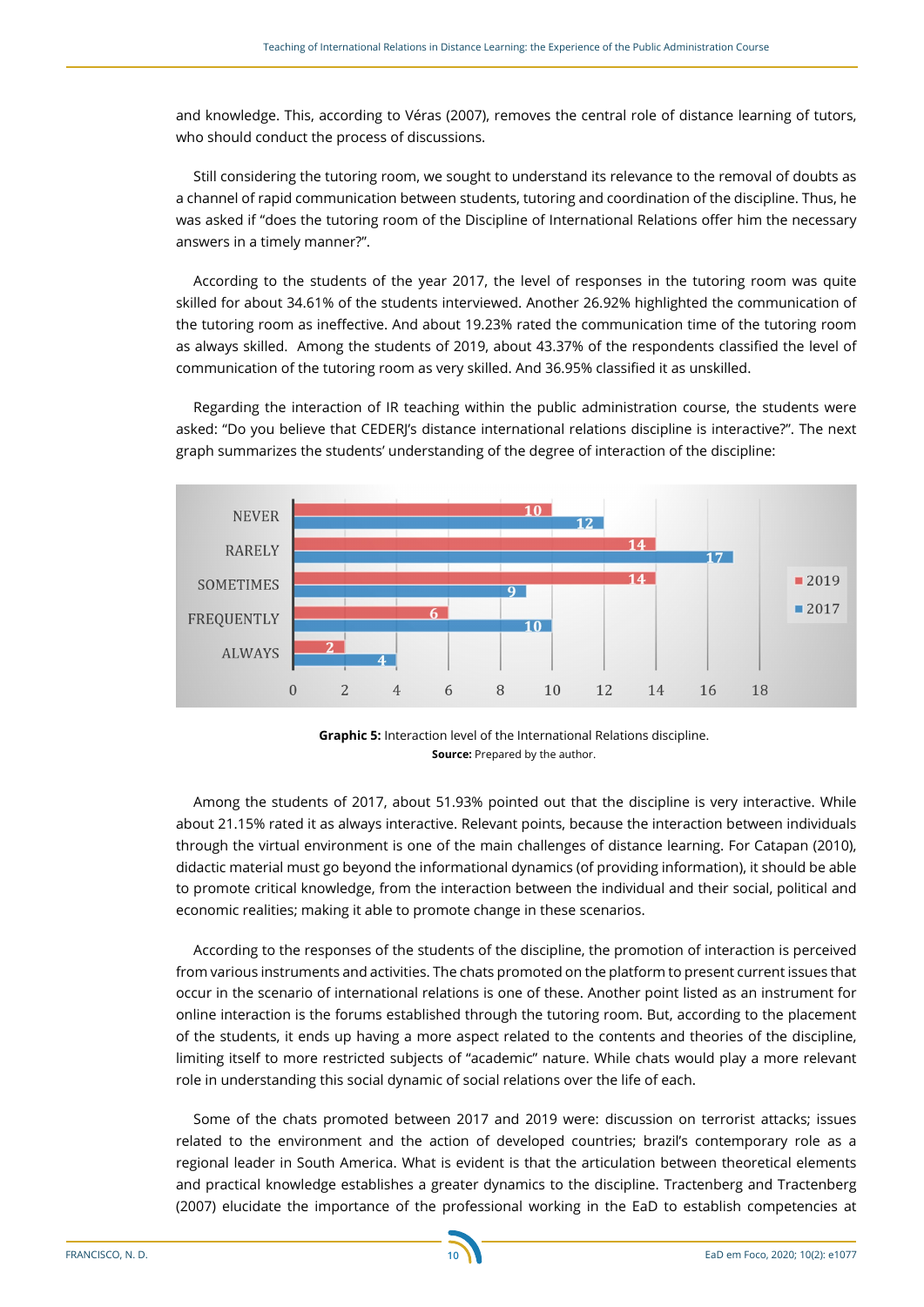various levels, including: technological skills (proper use of tools), and facilitating skills (in promoting and coordinating discussions). In this way, bring together aspects of didactics to the implementation of new tools for the consolidation of discussion spaces in online platforms.

For 2019 students, about 52.17% classified the discipline as a very interactive environment. Another 28.26% classified the discipline as not interactive. And, 13.04% pointed to it as always interactive. It is important to highlight that in both years analyzed, most students pointed to the discipline of International Relations as very interactive based on their perceptions. Nevertheless, it is necessary to highlight the complexity of measuring participatory processes within digital platforms. This is because the registration of clicks or virtual actions cannot always be translated as qualifying interaction actions. Another point is the difficulty of measuring the quality of this detected interaction. Given that the perception of quality should be very well defined from precise analytical categories. And not only highlighted by technical-bureaucratic instruments that do not consider the active role of students, or even the effectiveness of these.

The interaction between student-trainers and student-students are fundamental components in the teaching-learning process from different perspectives that approach the phenomenon of distance education. Guarezi and Matos (2009) elucidate that it is essential to promote a more effective use of learning spaces, bringing students to a collective construction of knowledge, through informational channels.

The tools and dynamics of interactions applied in the discipline of International Relations were considered under the perception of the students of the discipline. Thus, it considered its conceptions of interactivity under the educational instruments and practices adopted during each school period, in the first semester of 2017 and in the first half of 2019. It is worth mentioning that in each of these periods different contents and themes were applied in the tools, as in online chats.

An important role of chats is to discuss issues under discussion in the area of IR during the period in which they are promoted. This dynamic is a point that helps in the commitment of students to participate in these spaces, even without mandatory, since participation in these had no computed grade. It was identified from the speech of the participants of the forums that a positive point was the dynamics used where the students themselves would insert, from the proposed theme, what questions would be discussed. Among the proposals for improving the tool, two close proposals were listed: 1) to open votes for the topics of the discipline's chats; 2) insert complementary content, such as videos that introduce the topic into debate; or, contents of other authors, experts and researchers on the subject. This second proposal is interesting because it seeks an integration between the activity of the discipline with research actions and the sharing of analyses of other investigative groups and research in the field of International Relations.

## **5.** Conclusions

Among the issues addressed, it is important to point out that the space of the discipline of International Relations in the course of semi-face-to-face Public Administration encompasses a multifaceted dynamic, as it encompasses fields of theoretical science of inter-state relations and some debates inherent to the practice of the public manager in the field. In this way, the chair is positioned between the theory and analysis of contemporary conjunctures, seeking to develop an approximation of students to the main challenges of public administration in the face of international transformations and phenomena.

For the promotion of this exercise, via Moodle platform, some essential tools are used such as the news board and the use of complementary content, texts and blogs. The news board brings practical topics of the present to the programmatic contents of the discipline, showing students how these themes have practical relevance in the lives of public managers.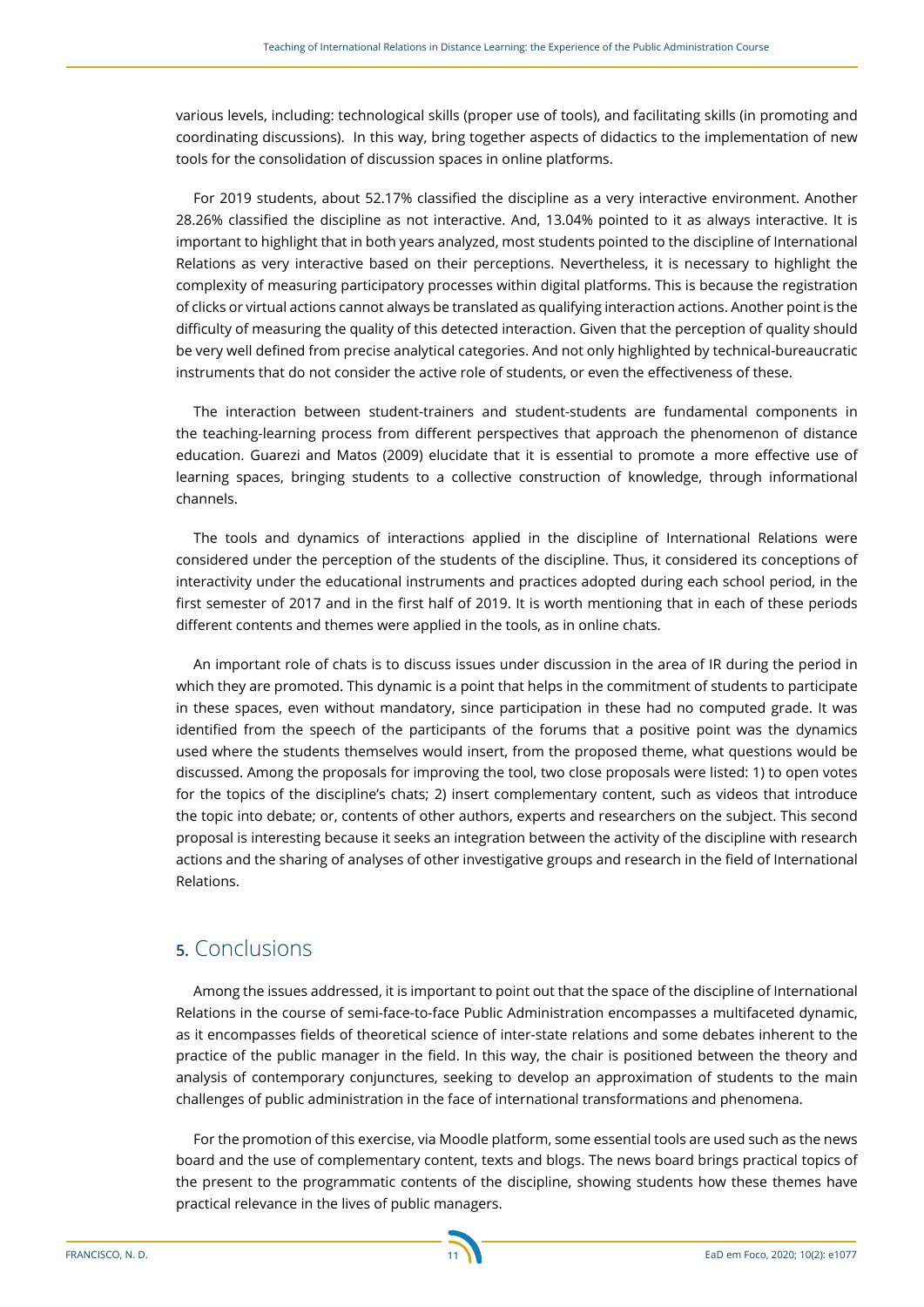Other instruments already used in the platform help in the conduction of the discipline, however, the perception of the students denotes that the space of the tutoring room is not yet recognized as a field where shared knowledge is produced. A factor that highlights the challenge of THE in promoting spaces for integration and promotion of new knowledge from dialogical actions among students, tutors and teachers - another relevant aspect regarding ADs and their functionality, which should be used as an instrument to align experiences with programmatic content. However, it is still necessary, in the students' perception, to promote greater connection between these.

One note is the use of chats, such as channels of interaction and sharing of knowledge. However, they are limited to previously defined themes that are discussed in a previously defined period, still in the discipline schedule. This allows, on the one hand, the planning of the participation of those involved. But on the other hand, it ends up greatly limiting interactions in a given time period. Nevertheless, the instrumentalization of interactive forms and channels that bring the practice of international relations closer to is seen by most students as fundamental elements for the dynamization and consolidation of knowledge and theories.

In general, gamification tools are not used or that insert more practical actions within the discipline. A point that can be developed, with a view to the possibility of building new learning scenarios, through practical channels that correlate games, applications and other electronic means capable of promoting greater integration between theoretical knowledge and applied activities such as: diplomatic mediation (or interinstitutional), project development or data capture, indicators and national scenarios.

In addition to the dynamics posed between the agents involved in the EaD processes and the informational and interactional tools, a more solid advance in the analysis of their efficiency is necessary. Similarly, the research agenda around teaching tools should move towards not only scoring the presence or absence of such channels on online platforms, but also consolidating qualitative methodological indicators and instruments that advance in understanding the functioning and capabilities and limitations of these instruments. One path pointed out is the very perception of the agents involved in this process – tutors, mediators, teachers and students of the EaD system.

# References

ALENCAR, E. **Análise do significado: roteiro de aula**. [S.l.: s.n.], 2002. 20 f. *Mimeo*.

- BARROS, J., BEZERRA, T., CUNHA, M. **Uma revisão sistemática da literatura sobre gamificação no ambiente virtual de aprendizagem (AVA)" Moodle" e seus impactos no processo de ensinoaprendizagem**. In: Anais da XIX Escola Regional de Computação Bahia, Alagoas e Sergipe. SBC. 2019. p. 546-555
- CENSO DIGITAL EAD.BR 2018. **Relatório analítico da aprendizagem a distância no Brasil**. Disponível em: [http://abed.org.br/arquivos/CENSO\\_DIGITAL\\_EAD\\_2018\\_PORTUGUES.pdf](http://abed.org.br/arquivos/CENSO_DIGITAL_EAD_2018_PORTUGUES.pdf) Acessado em: 10 de dezembro de 2019.
- CENTRO DE EDUCAÇÃO A DISTÂNCIA DO ESTADO DO RIO DE JANEIRO. Nossos Cursos. Disponível em: <http://cederj.edu.br/cederj/cursos/administracao-publica/>Acessado em 05 de fev. 2020.
- CATAPAN, A. H. **Uma metodologia para elaboração de material didático para EAD**. Congresso Internacional de Educação a distância. Florianópolis, 2010.

CLAUSEWITZ, C. **Da guerra**. São Paulo: Martins Fontes, 2003.

DA ROSA MUÑOZ, L.; SPODE, R. Pensamento com teoria: alternativas para o campo de Relações Internacionais no Brasil e na Índia. **Monções: Revista de Relações Internacionais da UFGD**, v. 8, n. 15, 2019. p. 336-365